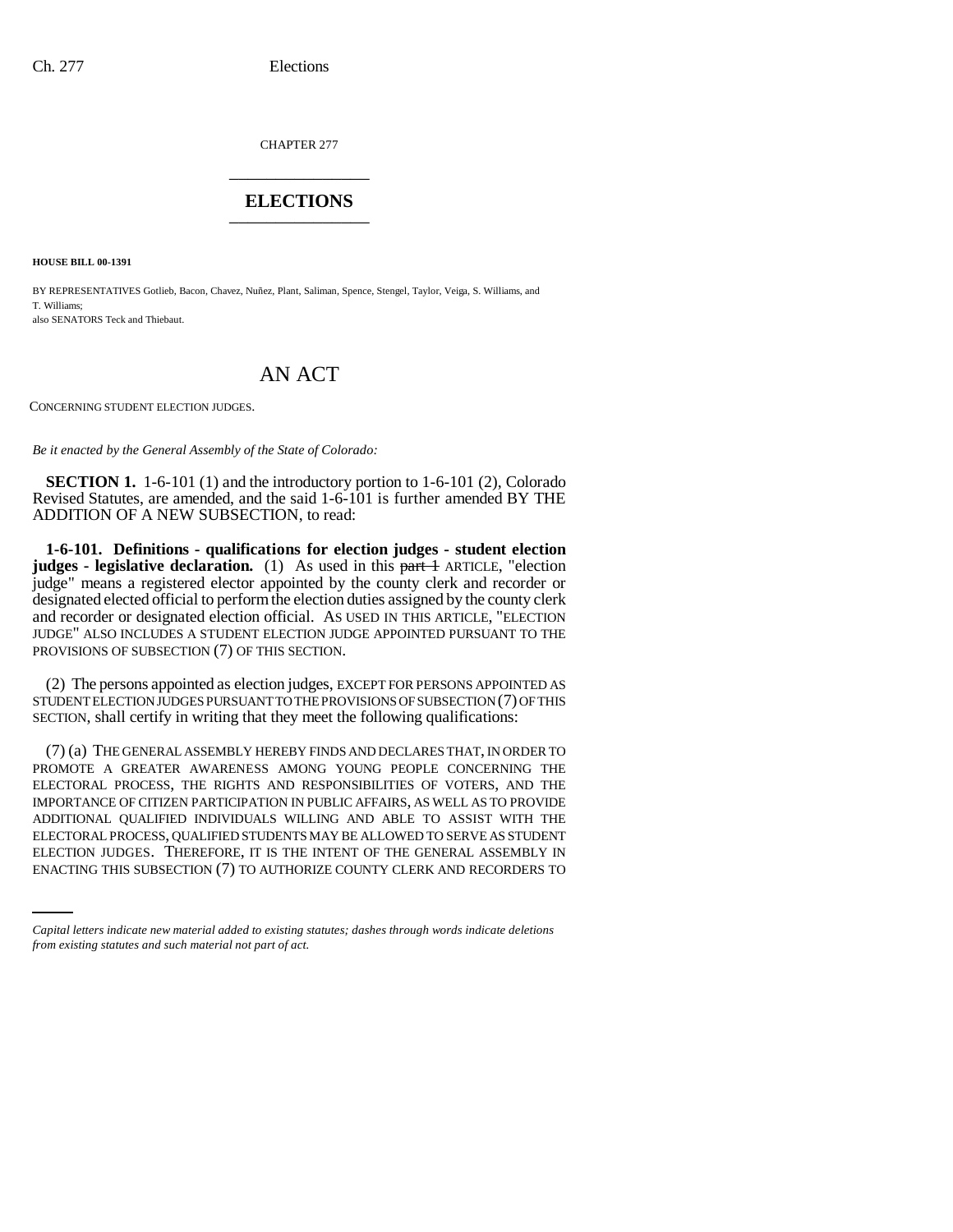APPOINT QUALIFIED STUDENTS TO SERVE AS ELECTION JUDGES IN CONFORMITY WITH THE REQUIREMENTS OF THIS SECTION.

(b) AS USED IN THIS ARTICLE, "STUDENT ELECTION JUDGE" MEANS A STUDENT WHO MEETS THE REQUIREMENTS OF THIS SUBSECTION (7) AND WHO IS APPOINTED BY A COUNTY CLERK AND RECORDER FOR SERVICE AS AN ELECTION JUDGE PURSUANT TO THE REQUIREMENTS OF THIS SECTION.

(c) THE COUNTY CLERK AND RECORDERS MAY WORK WITH SCHOOL DISTRICTS AND PUBLIC OR PRIVATE SECONDARY EDUCATIONAL INSTITUTIONS TO IDENTIFY STUDENTS WILLING AND ABLE TO SERVE AS STUDENT ELECTION JUDGES. SUCH SCHOOL DISTRICTS OR EDUCATIONAL INSTITUTIONS MAY SUBMIT THE NAMES OF THE STUDENTS TO THE CLERK AND RECORDER OF THE COUNTY IN WHICH THE SCHOOL DISTRICT OR EDUCATIONAL INSTITUTION IS LOCATED FOR APPOINTMENT AS STUDENT ELECTION JUDGES. HOME-SCHOOLED STUDENTS MAY APPLY TO THE COUNTY CLERK AND RECORDER FOR APPOINTMENT AS A STUDENT ELECTION JUDGE PURSUANT TO THE REQUIREMENTS OF THIS SECTION. FROM AMONG THE NAMES SUBMITTED, THE COUNTY CLERK AND RECORDERS MAY SELECT STUDENTS TO SERVE AS STUDENT ELECTION JUDGES WHO MEET THE FOLLOWING QUALIFICATIONS:

(I) THEY ARE A UNITED STATES CITIZEN OR WILL BE A CITIZEN AT THE TIME OF THE ELECTION TO WHICH THE STUDENT IS SERVING AS A STUDENT ELECTION JUDGE;

(II) THEY ARE WILLING TO SERVE;

(III) THEY ARE PHYSICALLY AND MENTALLY ABLE TO PERFORM AND COMPLETE THE ASSIGNED TASKS;

(IV) THEY WILL ATTEND A CLASS OF INSTRUCTION CONCERNING THE TASKS OF AN ELECTION JUDGE PRIOR TO EACH ELECTION;

(V) THEY HAVE NEVER BEEN CONVICTED OF ELECTION FRAUD, ANY OTHER ELECTION OFFENSE, OR FRAUD;

(VI) THEY ARE NOT A MEMBER OF THE IMMEDIATE FAMILY, RELATED BY BLOOD OR MARRIAGE TO THE SECOND DEGREE, OF A CANDIDATE WHOSE NAME APPEARS ON THE BALLOT IN THE PRECINCT THAT THEY ARE APPOINTED TO SERVE:

(VII) THEY ARE SIXTEEN YEARS OF AGE OR OLDER AND EITHER A JUNIOR OR SENIOR IN GOOD STANDING ATTENDING A PUBLIC OR PRIVATE SECONDARY EDUCATIONAL INSTITUTION OR BEING HOME-SCHOOLED AT THE TIME OF THE ELECTION TO WHICH THE STUDENT IS SERVING AS A STUDENT ELECTION JUDGE; AND

(VIII) THEIR PARENT OR LEGAL GUARDIAN HAS CONSENTED TO THEIR SERVICE AS A STUDENT ELECTION JUDGE.

**SECTION 2.** 1-6-104, Colorado Revised Statutes, is amended BY THE ADDITION OF A NEW SUBSECTION to read:

**1-6-104. Appointment of election judges by the county clerk and recorder and designated election officials.** (4) FOR EACH ELECTION COORDINATED BY THE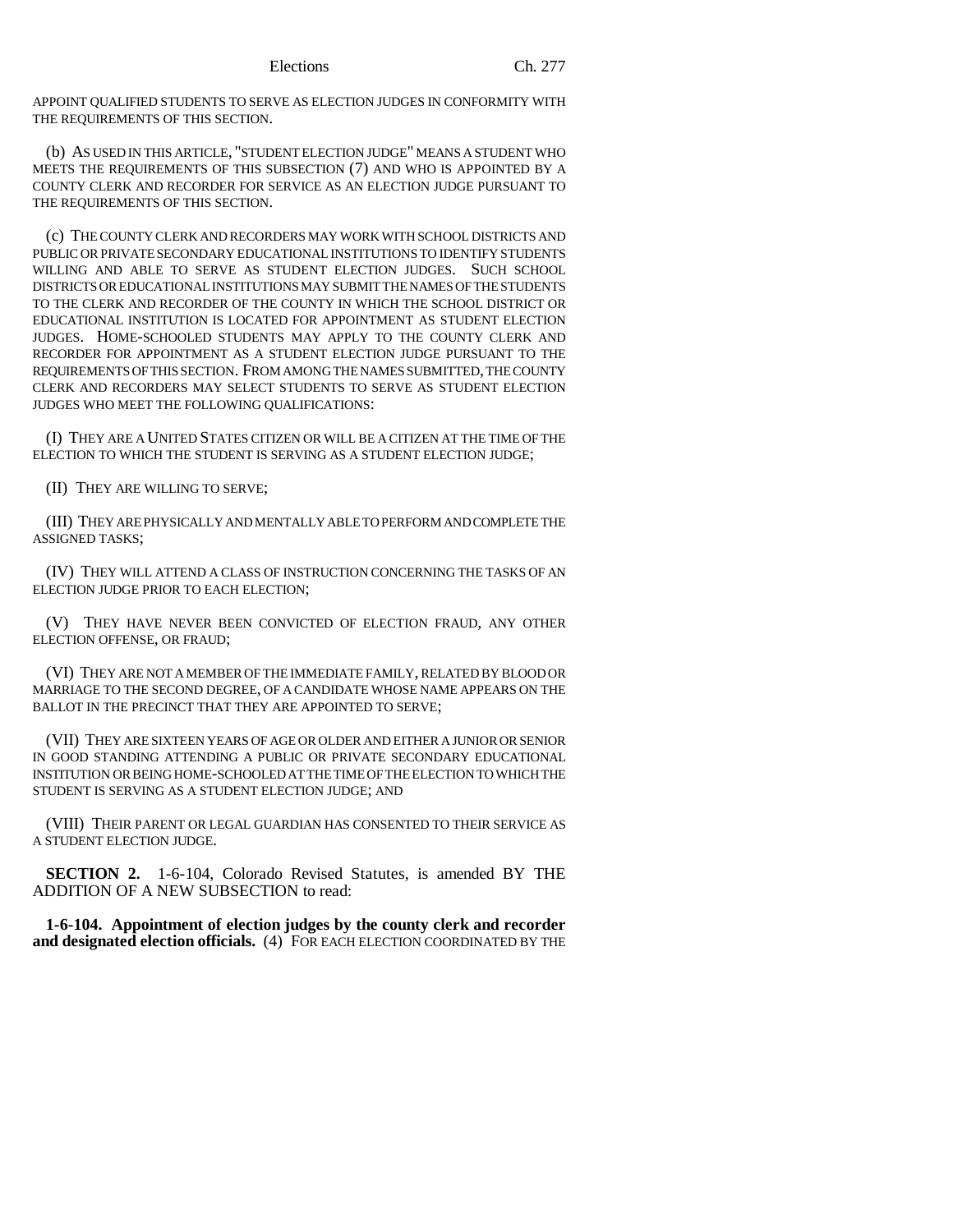## Ch. 277 Elections

COUNTY CLERK AND RECORDER, THE COUNTY CLERK AND RECORDER MAY APPOINT ONE OR MORE STUDENT ELECTION JUDGES THAT SATISFY THE REQUIREMENTS CONTAINED IN SECTION 1-6-101 (7) TO SERVE AS AN ELECTION JUDGE, AND SHALL DESIGNATE THE PRECINCT IN WHICH THE STUDENT ELECTION JUDGE SHALL SERVE BASED UPON THE NUMBER OF QUALIFIED STUDENTS AND VACANCIES IN THE NUMBER OF AVAILABLE POSITIONS FOR ELECTION JUDGES THROUGHOUT THE COUNTY, NOTWITHSTANDING THE FACT THAT A STUDENT ELECTION JUDGE MAY SERVE IN A PRECINCT OF THE COUNTY OTHER THAN THE PRECINCT IN WHICH THE STUDENT ELECTION JUDGE RESIDES.

**SECTION 3.** 1-6-111 (1), Colorado Revised Statutes, is amended, and the said 1-6-111 is further amended BY THE ADDITION OF A NEW SUBSECTION, to read:

**1-6-111. Number of election judges.** (1) For partisan elections, the county clerk and recorder shall appoint at least three election judges to serve as polling place judges for each precinct to perform the designated functions, ONE OF WHOM MAY BE A STUDENT ELECTION JUDGE APPOINTED PURSUANT TO THE PROVISIONS OF SECTION 1-6-101 (7). IN EACH PRECINCT, NOTWITHSTANDING ANY OTHER PROVISION OF THIS ARTICLE AND SUBJECT TO THE AVAILABILITY OF ELECTION JUDGES WHO MEET THE AFFILIATION REQUIREMENTS OF SECTION 1-6-109, OF THE ELECTION JUDGES APPOINTED TO SERVE AS POLLING PLACE JUDGES PURSUANT TO THE PROVISIONS OF THIS SUBSECTION (1), THERE SHALL BE AT LEAST ONE ELECTION JUDGE FROM EACH MAJOR POLITICAL PARTY WHO IS NOT A STUDENT ELECTION JUDGE.

(7) WHERE STUDENT ELECTION JUDGES HAVE BEEN APPOINTED BY THE COUNTY CLERK AND RECORDER TO SERVE IN A PARTICULAR PRECINCT PURSUANT TO THE PROVISIONS OF THIS ARTICLE, NO MORE THAN TWO SUCH STUDENT ELECTION JUDGES SHALL SERVE AS ELECTION JUDGES IN ANY ONE PRECINCT.

**SECTION 4.** 1-6-115 (1), (2), and (3), Colorado Revised Statutes, are amended to read:

**1-6-115. Compensation of judges.** (1) In all elections, including primary and general elections, each election judge serving in the precincts on election day shall receive not less than five dollars nor more than one hundred dollars as full compensation for services provided as judge at any election. A STUDENT ELECTION JUDGE APPOINTED PURSUANT TO THE PROVISIONS OF THIS ARTICLE MAY RECEIVE UP TO BUT NO MORE THAN SEVENTY-FIVE PERCENT OF THE COMPENSATION RECEIVED BY AN ELECTION JUDGE FOR SERVICE PROVIDED AS JUDGE AT ANY ELECTION.

(2) In addition to the compensation provided by subsection (1) of this section, each election judge AND STUDENT ELECTION JUDGE may be paid expenses and reasonable compensation for attending election schools which may be established by the county clerk and recorder or the designated election official. Each supply judge appointed by the county clerk and recorder shall be reimbursed no less than five dollars for attending a special school of instruction.

(3) Compensation for election judges shall be determined and paid by the governing body calling the election. Compensation for all judges shall be uniform throughout a particular political subdivision, EXCEPT THE COMPENSATION OF STUDENT